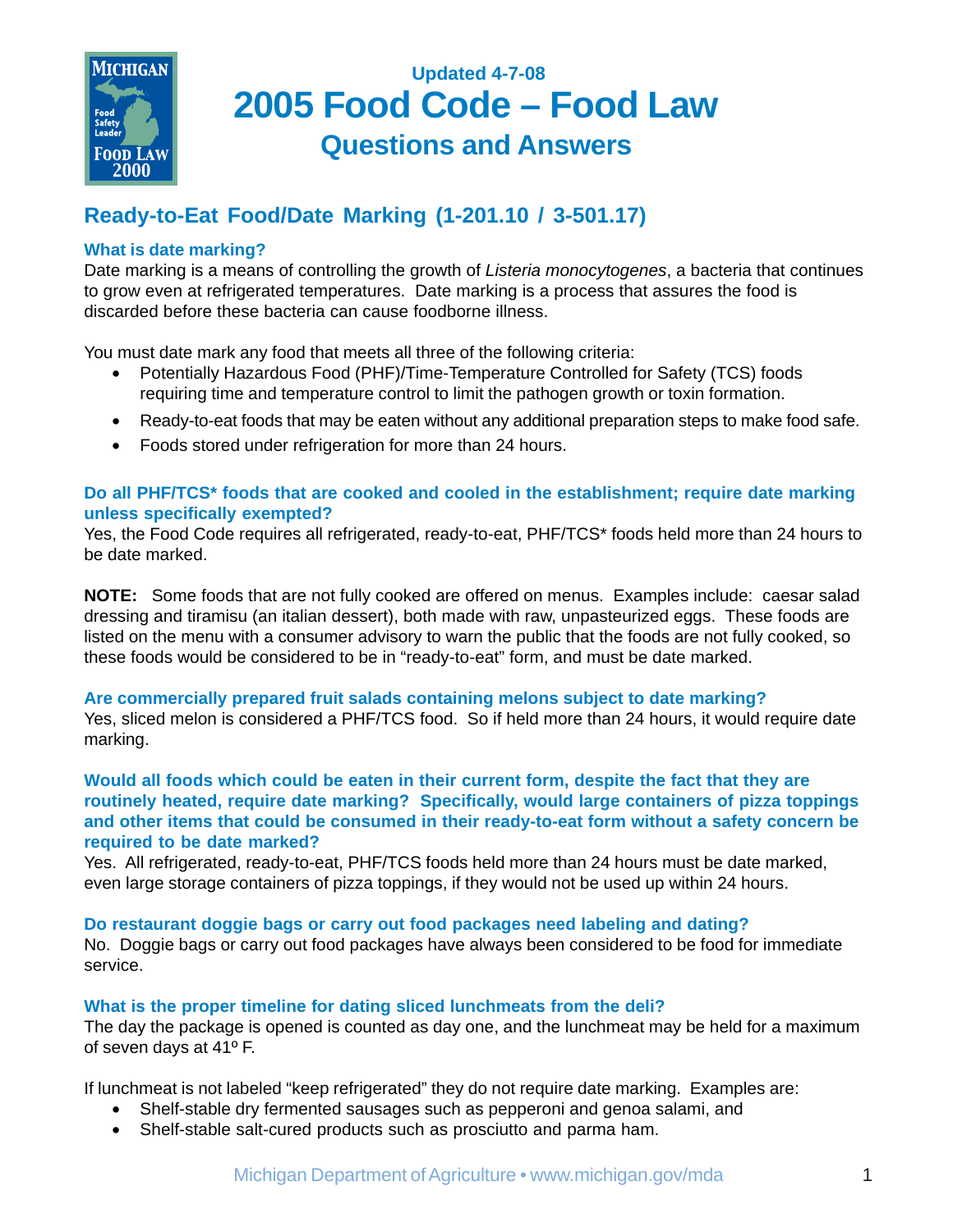#### **What about cheese sliced or cut upon request?**

Yes. Cheese sliced requires date marking, unless exempted. (See the "Date Marking Guide for Food Establishments" fact sheet for a list of exempted cheeses.)

### **Does milk need to be date marked?**

Yes. If the opened milk container is held more than 24 hours, it needs to be date marked.

## **Bare Hand Contact With Ready-to-eat Foods (3-301.11)**

### **Is bare hand contact prohibited with all ready-to-eat foods?**

Bare hand contact would not be a violation if PHF/TCS foods such as sausage toppings that are fully cooked are placed on raw dough since baking the pizza would entail going through a kill step. If a fully cooked pizza crust is used, and the pizza is just heated (i.e. to 120º F) to melt the cheese, then bare hand contact would not be allowed since a kill step will not occur.

## **Plumbing**

## **Referring to section 5-203.15, do you know if the required backflow protection devices are equipped with a screen?**

The 2005 Food Code (Section 5-203.15, Backflow Prevention Device, Carbonator), requires a double check valve with intermediate vent preceded by a screen of not less than 100 mesh to 25.4 mm (100 mesh to one inch) shall be installed upstream from a carbonating device and downstream from any copper in the water supply line if an air gap is not provided as specified under section 5-202.13.

According to the manufacturers and distributors of carbonated beverage equipment, the Procon pump has an internal 100 mesh screen that meets the requirement. When the ASSE 1022 backflow device is installed on the outlet side of this pump, it is protected by the Procon pump's internal screen.

If they are not using a Procon pump on the carbonator, there are three ASSE 1022 devices with built-in 100 mesh screens. These devices may be installed on the outlet or inlet side of the pump:

- WATTS SD3
- Appollo CBBP series
- Wilkins model 740

## **There is a violation for drain lines on ice bins and ice machines in the Food Law (289.6125). Should all drain line violations be cited under this category?**

The food law addresses a very specific situation where waste lines are connected to other waste lines. It is seldom cited, but if it is an issue, please refer to the Food Law.

## **Exclusion / Restriction**

### **Referring to section 8-501.3, will there be any guidance provided regarding correct wording, specifically HIPPA compliance, when utilizing this section of the code to restrict or exclude an employee.**

Yes. The 2005 Food Code has updated documents in regards to exclusions and restrictions, which also lists Norovirus. See Annex 7 in the Food Code or online at: http://www.cfsan.fda.gov/~acrobat/ fc05-a7.pdf

The privacy rule contained in HIPPA permits the use and disclosure of protected health information **only** in certain circumstances, one of which is public health activities. These activities may include disclosing the information to employers, regarding employees, when requested by employers, for information concerning a work related illness or injury or workplace related medical surveillance, because the employer must comply with a state law (Food Code).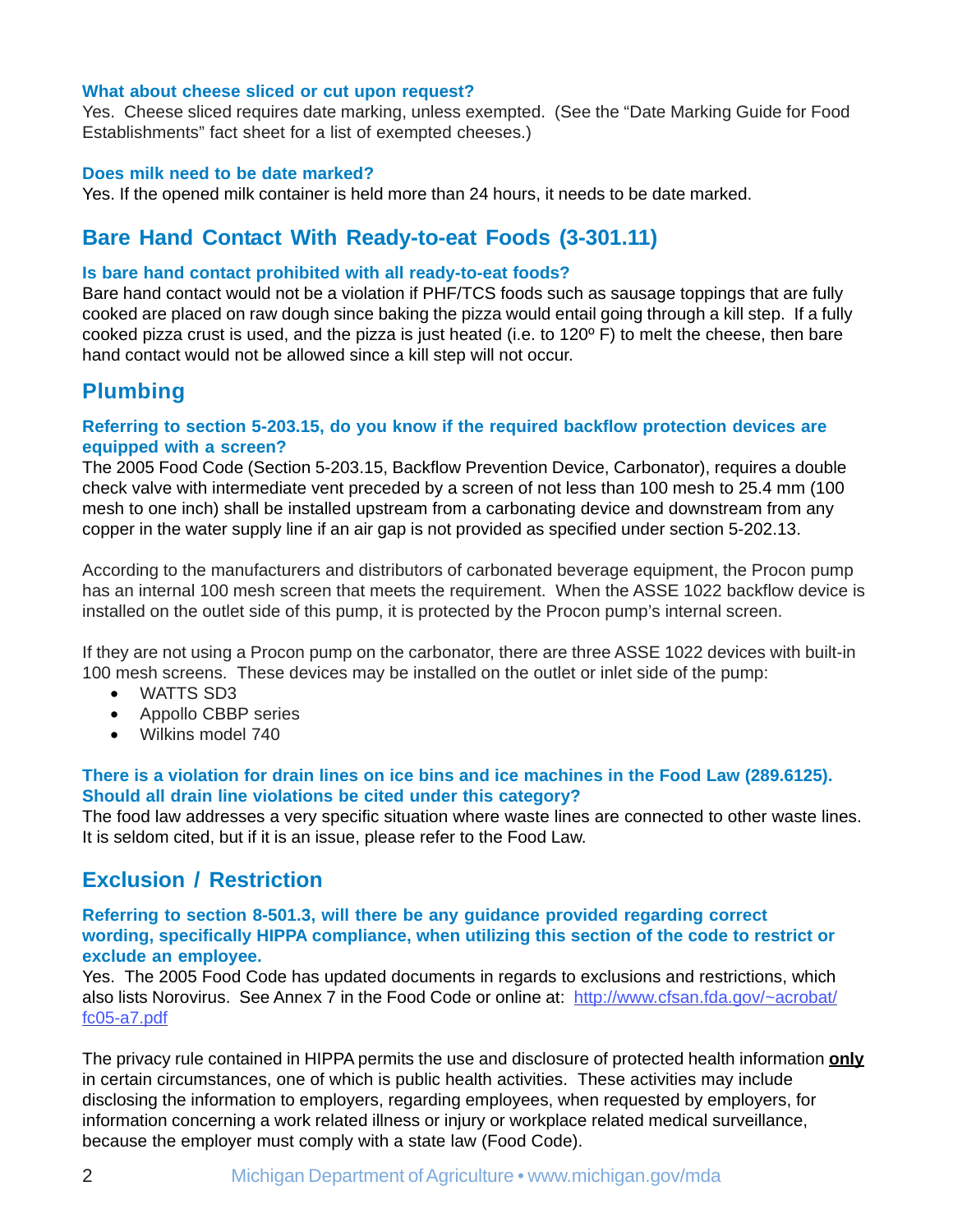## **Licensing**

### **Section 4105 of the law exempts ice cream trucks from licensure. Are vending machines that serve frozen ice cream treats still licensable?**

Yes. Section 4105(h) describes a "…mobile food establishment, such as an ice cream truck…" as exempt from licensing. It does not include ice cream vending machines.

## **When would a violation be cited using Food Law section 289.4103? This requires application for a license at least 30 calendar days prior to licensure. It now appears to us that it needs to be documented as a violation. Is that correct?**

No. The requirement is for the applicant. It does not specify any action that must be taken by the regulatory authority. MDA encourages local health departments to work with applicants to make timely license applications, and consider increased fees or fines for late applications.

### **Are food sampling booths at trade shows exempt from licensing? If so, please indicate section in the Food Law.**

The Food Law only allows an exemption for a non-profit trade association show that is not open to the general public (Food Law 289.4105 (1)(i)).

## **Potentially Hazardous / Time-temperature Controlled For Safety Food**

### **What is Potentially Hazardous/Time-Temperature Control for Safety Food?**

A potentially hazardous food requires time and temperature control for safety. These foods must be kept at 135° F or above or 41° F or below. (If the food is ready-to-eat, and stored at 41° F or below for more than 24 hours, it must be date marked.) The 2005 Food Code has two methods to determine if food requires time and temperature control for safety.

The first method uses the "short list."All foods on the short list (raw animal foods, heat treated animal foods and plant food, raw seed sprouts, cut melons, and garlic and oil mixtures that have not been modified in some way to prevent the growth of pathogens or formation of toxins) need to be kept hot or cold.

The second method uses a scientific approach. By looking at the pH, water activity, or a combination of both, the operator decides if the food needs time and temperature control for safety. See "Definitions for Potentially Hazardous Food" in Chapter 1 of the 2005 Food Code and information in Annex 3: http:// www.cfsan.fda.gov/~acrobat/fc05-a3.pdf

#### **The supplement to the 2005 Food Code lists sliced tomatoes as a PHF/ TCS food, and the recent edition of the Michigan Food Law of 2000, Act 92 of 2000, as amended, did not adopt the supplement. Should we tell operators all tomatoes are PHF/TCS foods?**

Yes, although the supplement to the 2005 Food Code was not adopted, current scientific evidence demonstrates that sliced tomatoes are PHF/TCS.

**Are other cut vegetables potentially hazardous?** It depends. Heat treated cut vegetables are PHF/TCS.

### **Is independent laboratory data needed for the pH and water activity of food products when evaluating to determine if temperature control is needed?**

This is a complex and evolving area. MDA staff should contact their supervisor and local health departments should contact their MDA food service consultant on a case by case basis.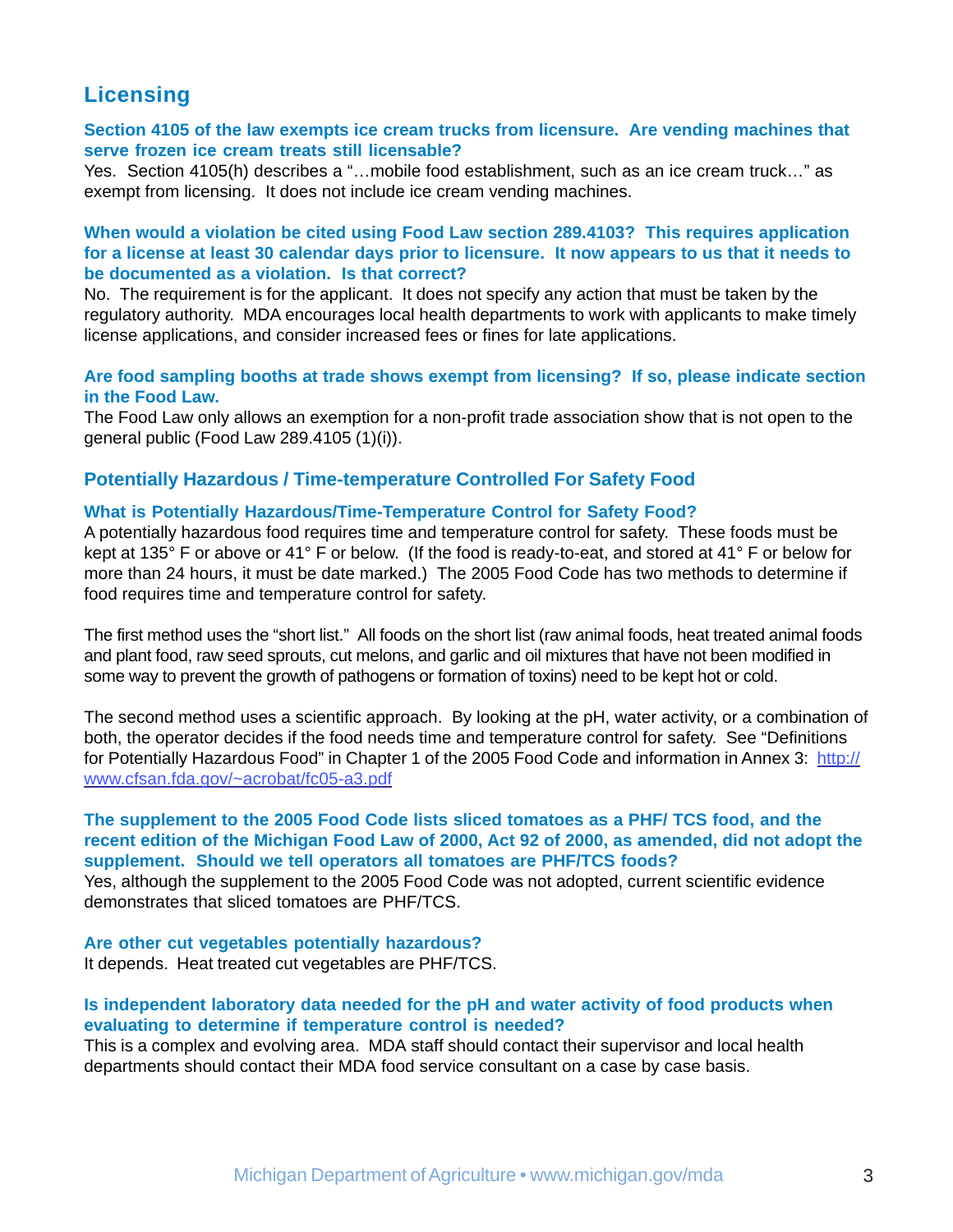## **The code still makes reference to both 41° and 45°. Is there a section of the law that specifically states that Michigan is 41° F?**

Yes. The Food Law (289.6101 (1) (b)) strikes section 3-501.16 (A)(2) which had allowed 45° F for five years.

## **Using The Food Law and Code Of Federal Regulations (CFRs)**

## **There are now critical, non-critical, and swing violations within the new Food Law and CFRs. As a result, is there an expectation that local health department sanitarians include these violations in their reports utilizing a three-part write up as is required for Food Code violations?**

Yes. Citing sections of the Food Law during routine food evaluations has not historically been a common local health practice. Certain Food Law sections however are necessary to cite and should be cited as needed, using your agency's standard citation writing format.

## **2105 through 2111- Seizure, Sampling and Destruction of Food**

While documenting voluntary removal and destruction of food found in violation of the law is effective, utilizing the Food Laws' formal seizure authority is often necessary and more appropriate. Seizing food assures legal control is maintained over the product, provides thorough documentation of the action, and often the establishment with a formal record for insurance purposes. Especially during recall effectiveness checks, the ability to formally seize recalled product still in commerce is critical.

MDA plans to provide specific guidance and model seizure forms for local health use.

## **2113, 2121, 2123- Order to Cease Operations, License Limitation**

These sections should be cited as appropriate during enforcement.

## **2129- Manager Certification**

Once the manager certification requirement becomes effective in July 2009, this section should be used when citing non-compliance. Rules to supplement the law and additional implementation guidance are currently being developed. Citing a particular rule section may also be appropriate.

## **5101- Prohibited Acts**

This section contains a number of prohibited acts that can be cited alone or in addition to specific Food Code sections. Examples include subsections:

- a-c: adulterated or misbranded food
	- d: selling food without a license
	- j: false labeling
	- k: insanitary conditions

#### **6140- Milk and Milk Products**

This section should be cited when appropriate, such as when raw eggs are used to make ice cream or when unsafe additives are added to a milk product.

## **6141- Anti-choking Poster Display**

This section should be cited when the necessary poster is not displayed.

#### **6149- Consumer Advisory**

The Food Law now gives establishments the option of complying with 2005 Food Code section 3- 603.11, or complying with another menu advisory option described in Food Law section 6149. Cite the applicable section, based upon which option the establishment has chosen.

**Chapter 8:** Contains numerous citable sections relating to labeling and advertising.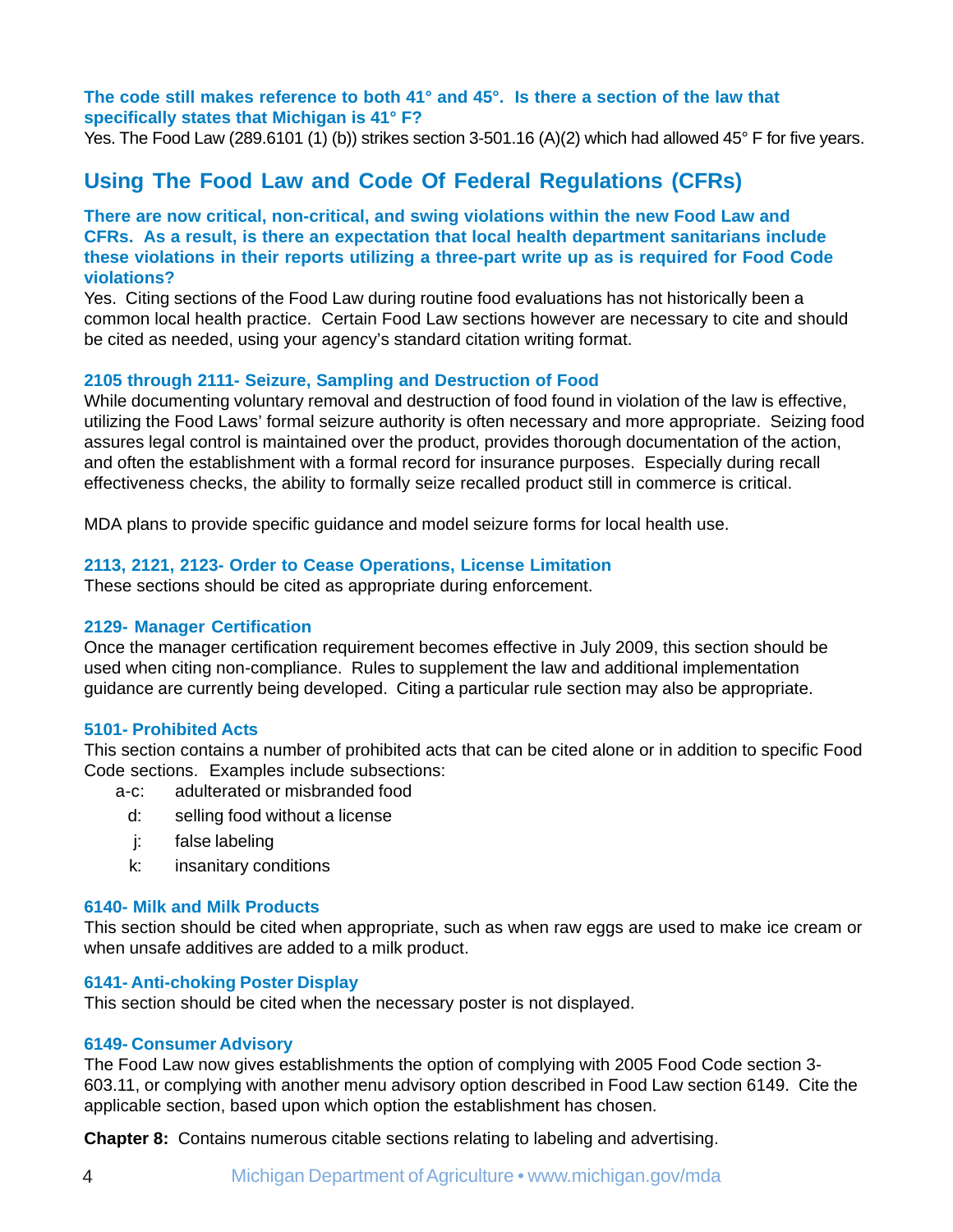## **Other Regulations**

Various CFR sections as well as the Smoked Fish Rules may be cited, as applicable, when your agency is involved in reviewing processing operations within a food service establishment. Please contact your food service consultant for guidance.

**\***MDA has made recommendations whether these sections should be cited as critical or non-critical in the excel spreadsheet containing the code language, recently provided to local health departments. MDA recommends allowing the same correction time frames for critical/non-critical food law violations as currently allowed for Food Code violations, including repeat, chronic and recurring violations.

#### **Should repeat and recurring violations from the Food Law and CFRs be treated the same as they are in the Food Code?** Yes.

## **Why was 289.2111(3) added dealing with photos and trade secrets?**

Section 2111(3) was added to the Food Law and states: "The director may take photographs or copy records as part of an evaluation. When a food establishment identifies by written document or mark that a certain area or record contains visible trade secrets, the director shall identify any photographs of that area or record as being confidential and shall diligently protect the confidentiality."

Michigan's Freedom of Information Act (FOIA) (PA 442 of 1976), states: Sec. 13 (1) A public body may exempt from disclosure as a public record under this act any of the following: …

(d) Records or information specifically described and exempted from disclosure by statute.

The main two points relating to the handling of trade secret information is:

- Not obtain trade secret information unless necessary.
- Once obtained, immediately and specifically identify it as a trade secret exempt from FOIA. MDA recommends having such an identifying document signed by the Director or Health Officer.

Store and handle such material in a manner minimizing accidental dissemination.

## **Follow-up Evaluations**

## **Will the time frame for completing corrections cited as Food Law violations be the same as Food Code violations?**

Yes.

## **Please explain the changes allowed for follow up evaluations.**

The Food Law, section 6129(3), now requires critical violation corrections be confirmed, but does not necessarily require a follow-up visit. Although MDA still recommends follow-up inspections be made, this change was made to allow agencies flexibility to use resources wisely. MDA recommends agencies develop their own specific policies. The extent to which an agency uses this option, and the adequacy of submitted documents will not be part of the accreditiation review process

Whether a correction is confirmed by a visit or in some other manner, normal follow-up documentation on approved forms must be completed and a copy provided to the establishment operator. Documentation should be clear regarding correction confirmation (i.e. specific photo, type of document, phone call and date received) and report delivery method (i.e. mailed, faxed, e-mailed). When not delivered in person during an on-site visit, a person-in-charge (PIC) signature is not needed on the evaluation report.

The following example of a comment made on a follow-up evaluation reviewed in-office might be as follows. **Violation corrected by (insert details) as shown in photo submitted by PIC on 3/24/08. No on-site visit made. Report mailed to establishment.**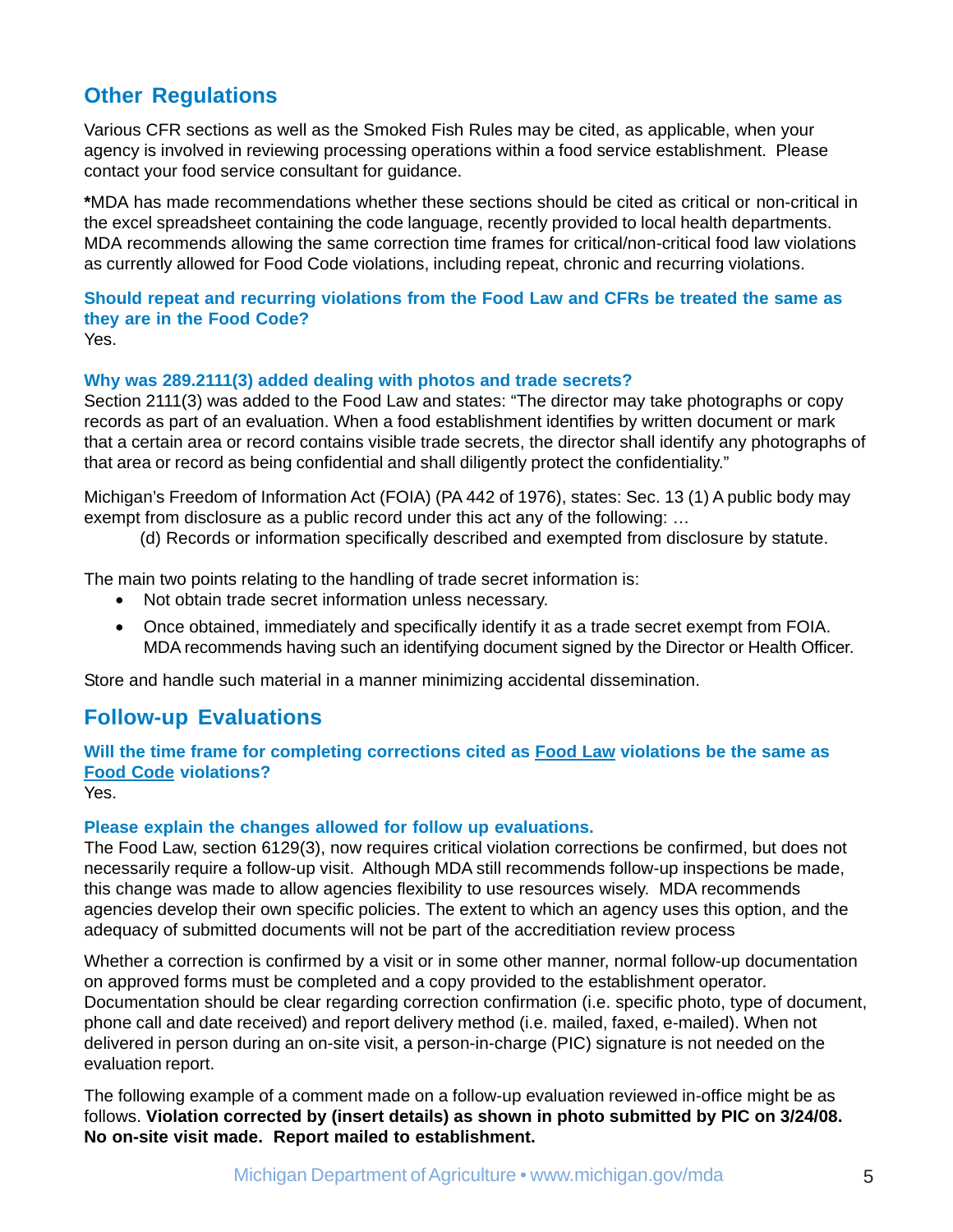## **Manager Certification**

**If a facility fails to provide a "certified" manager during a routine inspection, is this a critical or non-critical violation? Which violation number would be cited? Are seasonal facilities, limited food service operations (ice cream parlors, school feeding sites) and bars (only) exempt from having a "certified" manager-on-duty?**

The Manager Certification Workgroup is still developing rules and regulations and will address these issues.

**If a certified manager was not provided in the facility, what would be the corrective action?** The Manager Certification Workgroup is still developing rules, and will address this issue.

## **Consumer Advisory**

**The consumer advisory requirements are found in the Food Law and the Food Code. If the Food Law supersedes the Food Code should we assume the violation should be cited from the Food Law and not the Food Code?**

The Food Law now gives establishments the option of complying with the 2005 Food Code (section 3- 603.11), or complying with another menu advisory option described in the Food Law (section 6149). Cite the applicable document and section, based upon which option the establishment has chosen.

## **Is the previous way the consumer advisory reminder/disclosure statement is printed on menus still acceptable under the new Code?**

If the consumer advisory meets the requirements of the 2005 FDA Food Code, the menus would not need to be changed.

For menus not meeting the requirements of the 2005 Code, or the Food Law as amended (but were approved and printed under the previous Food Code and Law) we recommend allowing them until the next menu is printed.

The placard on the wall is no longer acceptable.

## **Cooling**

## **Is cooling a two-step process, or six hours cumulative? Please clarify.**

Food Code section 3-501.14 requires … Within two hours from 135° F to 70° F…AND…within a total of six hours to 41° degrees. So it is a two step process, with a six hour cumulative time limit.

## **Shellstock**

## **Do properly labeled bags of clams on the half shell labels have to be kept on file for 90 days after the bag is empty?**

Yes, as long as the shellfish (shucked or otherwise) is fresh or has not been cooked. Tags or informational portions of the bags should be kept for tracking in case of a foodborne illness.

## **Are shellstock tags kept for 90 days from the date of harvest? OR 90 days from the receive date by the Food Service Operator?**

Food Code 3-203.12(B) requires "...retaining tags or labels for 90 calendar days from the date of harvest."

## **Which "raw seed sprouts" are prohibited for service to highly susceptible population under 2005 Food Code Section 3-801.11?**

The dictionary defines edible seed sprouts as a sprout form of amaranth, arugula, alfalfa, azuki bean, barley grass, broccoli, buckwheat, clover, garden cress, dill, fenugreek, lentils, lettuce, milk thistle, mizuna, mung bean, mustard, pea, quinoa, radish, soybean, sunflower, tatsoi, wheat grass, and kamut.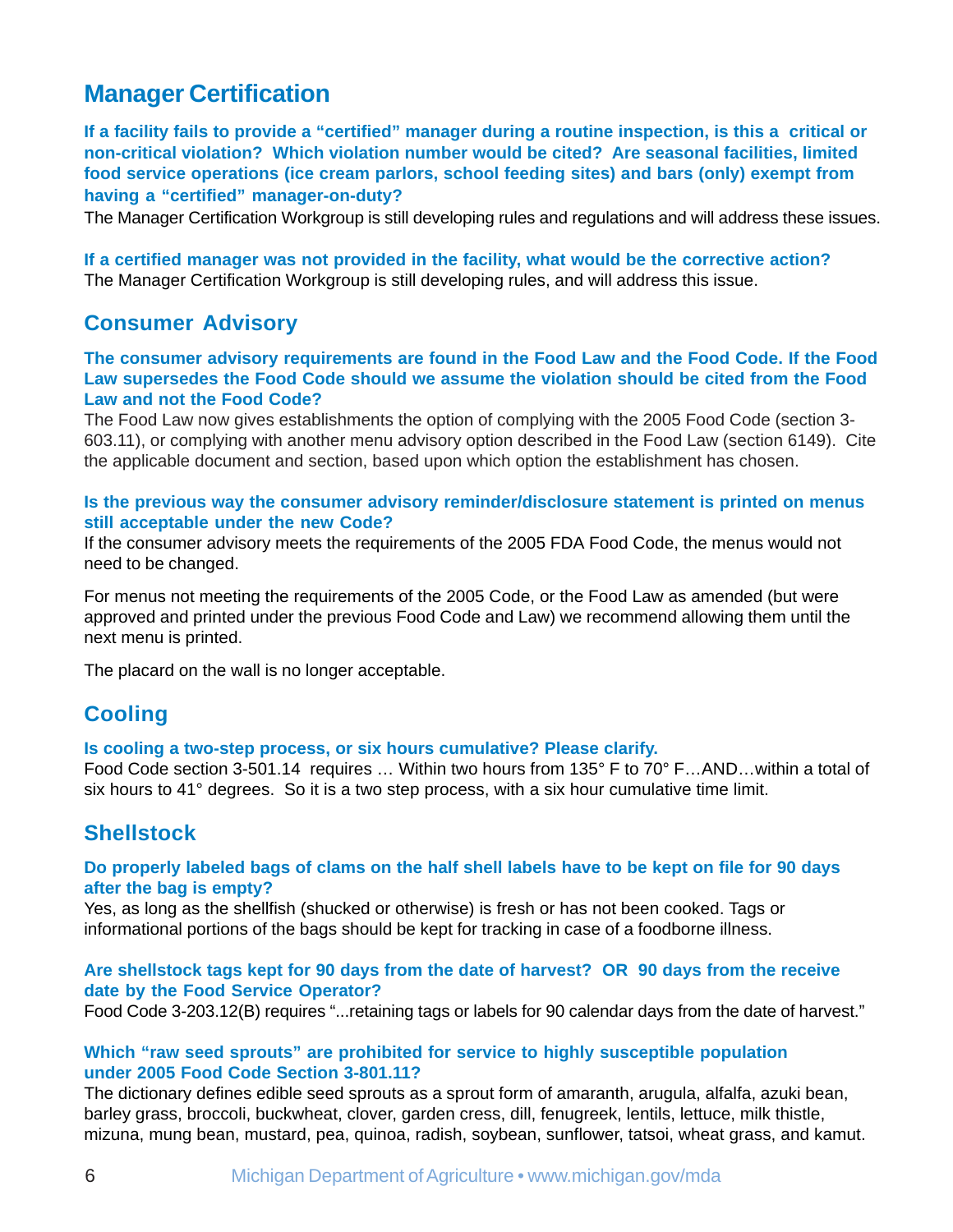The American Journal of Epidemiology mentions outbreaks involving sprouts grown from alfalfa, radish, cress seeds and mung beans; and mixtures of alfalfa, radish, soy, mustard, and clover seeds.

## **A hospital called and asked if they could specifically serve raw broccoli sprouts (flowerets) in a salad to hospital patients?**

Broccoli flowerets are the young flowering stems on the broccoli plant and not considered sprouts. Sprouts are the new growth from a germinating seed. Clarify with the hospital if the item in question is a sprout or a floweret. If the food is a sprout, it may not be served to a highly susceptible population such as hospital patients.

## **Time As a Public Health Control (See MDA Fact Sheet "Time As a Public Health Control")**

## **Violation 3-501.19 (Time as a Public Health Control) does not state how often temperatures are to be taken. Please clarify.**

If time as a public health control is used, a facility must have written procedures the regulator can review during an evaluation. Two options are now available:

1. A facility can allow potentially hazardous ready-to-eat (hot or cold) foods to be stored without temperature controls for up to **four hours,** after which the food **must be discarded or immediately consumed. No food may be reused.** Monitoring of temperature is not required for this procedure; *or*

2. For holding cold foods ONLY, a facility can develop a procedure to hold the food for six hours using the following critera:

- The internal food temperature must be at or below 41° F at the beginning of this holding period (monitoring).
- The foods must maintain internal temperature of 41-70° F (Monitoring).
- The food must be marked with the time it is removed from temperature control, and the time it must be discarded.
- If it is found to be over  $70^{\circ}$  F, it must be discarded immediately (monitoring), and
- **When removed from service, it must be discarded or immediately consumed. No food may be reused.**

The policy should clarify how often temperatures would be taken, and the regulator will have to use professional and scientific judgment to determine if the policy and procedures are acceptable. PHF/TCS food held on a cook line across from the grill where the temperature is usually over 80° F might require different controls than food served at a satellite school cafeteria over a time period of one hour, and then discarded.

## **Employee Forms**

#### **Will there be "New Employee Reporting Agreement" forms with Norovirus included? Also, will the "Food Employee Health Fact Sheets" now include the Big Five?**

Yes. Revised "Employee Reporting Forms" and Fact Sheets from the 2005 FDA Food Code are posted on the MDA Web under Laws, Regulations, and Fact Sheets on the "Resource For Regulators" page, or can be found at: http://www.cfsan.fda.gov/~acrobat/fc05-a7.pdf.